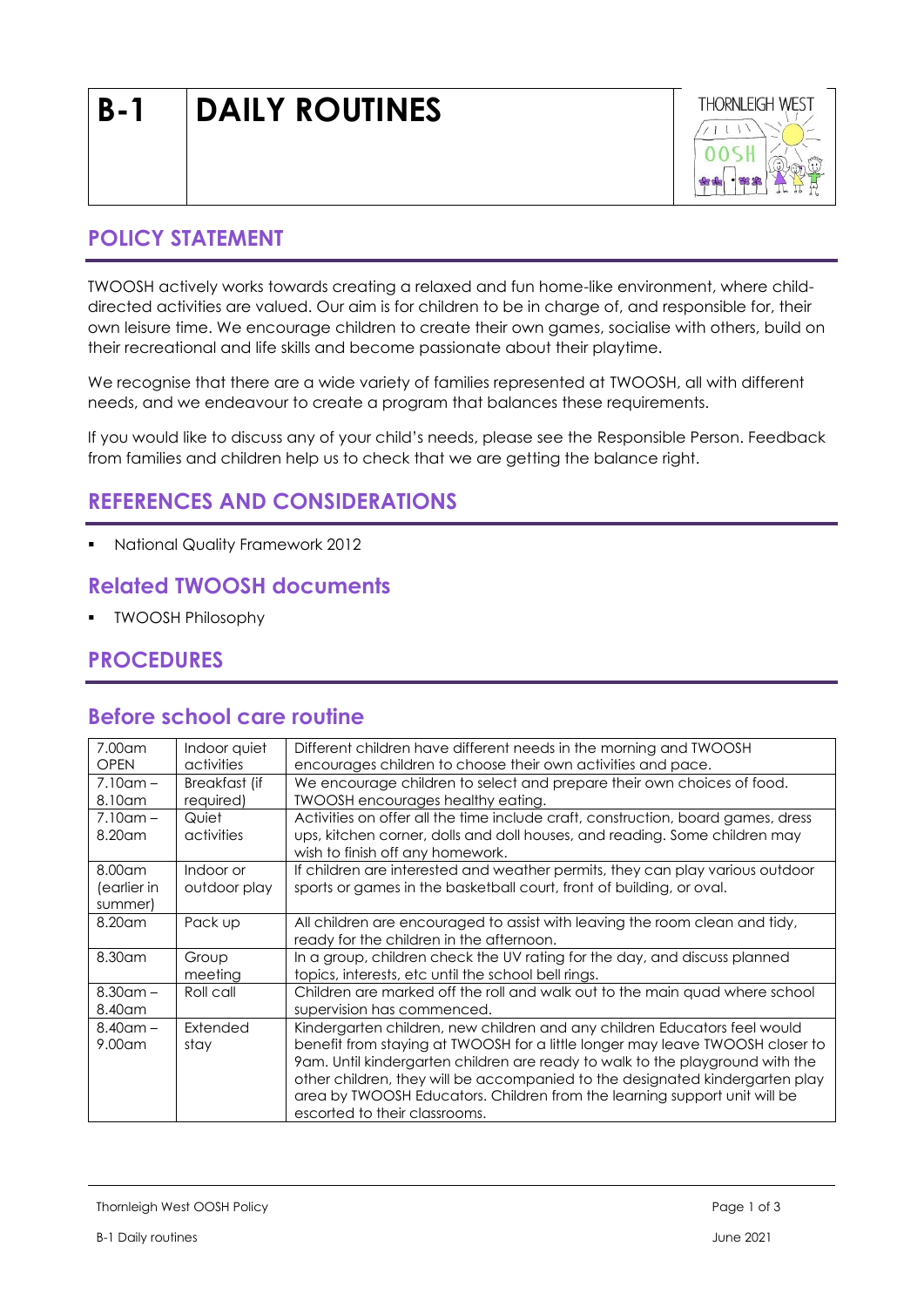# **After school care routine**

| 3.00pm                       | Service<br>opens                                              | Children hang their bags up, wash hands, and head to allocated year<br>groups. If UV rating is ≥3 after 3pm, children are given sunscreen to apply.                                                                                                                                                                                                                                                                                                                                                                                                                 |  |
|------------------------------|---------------------------------------------------------------|---------------------------------------------------------------------------------------------------------------------------------------------------------------------------------------------------------------------------------------------------------------------------------------------------------------------------------------------------------------------------------------------------------------------------------------------------------------------------------------------------------------------------------------------------------------------|--|
| $3.00pm -$<br>3.30pm         | $\overline{\text{Roll}}$ call<br>and<br>afternoon<br>tea      | Children meet Educators at roll call group to have their name marked off<br>and be signed in. Children help themselves to water and afternoon tea<br>prepared by the Educators. Missing children are followed up immediately<br>by calling parents. Note: The school does not automatically let TWOOSH<br>know if children are away, please notify TWOOSH via the family APP. There is<br>a search fee of \$5 per instance if TWOOSH is not notified.                                                                                                               |  |
| 3.00 <sub>pm</sub><br>6.00pm | Extra<br>activities                                           | Where requested by guardians in writing, children may attend other activities<br>in the school grounds or on Oakleigh Oval throughout the afternoon.<br>Educators will remind children to attend.                                                                                                                                                                                                                                                                                                                                                                   |  |
| 3.30 <sub>pm</sub><br>4:00pm | Outdoor<br>play                                               | Weather permitting, children and Educators are encouraged to stay outside<br>for some physical activities and fresh air before the indoor activities<br>commence. Some TWOOSH children like sitting on the veranda to complete<br>their homework at this time.                                                                                                                                                                                                                                                                                                      |  |
| $3.45$ pm $-$<br>5.00pm      | Free choice<br>activities<br>Senior and<br>Junior<br>programs | A range of activities are organised and set up throughout the inside and<br>outside environments surrounding TWOOSH. We recognise that children have<br>been in a structured environment for six hours at school and that they need<br>to unwind and relax, however if you feel the need for your child to start their<br>homework at TWOOSH, please encourage your child to take their homework<br>books inside and work in a quiet area. Children are required to pack up after<br>themselves before leaving with their guardians or after finishing an activity. |  |
|                              | Indoor play                                                   | Inside activities include craft, homework, book corner, dramatic play corner,<br>construction corner, board games, laptops, and cooking (a few times a<br>week).                                                                                                                                                                                                                                                                                                                                                                                                    |  |
|                              | Outdoor<br>play                                               | Children can engage in outdoor play on the oval, basketball court, sandpit,<br>veranda, and on occasions, the adventure playground. A range of sporting,<br>creative, construction and imaginative play equipment is set up and<br>available. Educators also arrange organised games and sporting activities.                                                                                                                                                                                                                                                       |  |
| 4.30pm                       | Fruit time<br>and roll call                                   | Children are selected to help serve fruit to their peers. This is usually served in<br>the garden area and all children are reminded to eat some fruit. Children<br>meet in roll call groups to ensure all children who have not been signed out<br>of TWOOSH by this time are accounted for.                                                                                                                                                                                                                                                                       |  |
| 5.00pm                       | Pack up                                                       | All areas inside and out are packed up and all equipment are returned to<br>the correct storage places. This is the responsibility of the children and the<br>Educators will help direct them appropriately during this time.                                                                                                                                                                                                                                                                                                                                       |  |
| 5.15pm                       | Late games                                                    | Children have a choice to participate in group games, read a book or draw<br>quietly inside the main TWOOSH room.                                                                                                                                                                                                                                                                                                                                                                                                                                                   |  |
| 5.30pm                       | Late snack                                                    | Late snack is served to children remaining at TWOOSH after this time only.                                                                                                                                                                                                                                                                                                                                                                                                                                                                                          |  |
| $5.30$ pm $-$<br>$6.15$ pm   | Quiet<br>activities<br>and home<br>time                       | Activities options include board games, Educator-led group games, reading,<br>or DVDs. Guardians are required to sign their children out and let an<br>Educator know when they are picking up their child. Guardians need to ring<br>and advise Educators if they think they may be late picking up your child.<br>Keeping TWOOSH informed prevents children from worrying.                                                                                                                                                                                         |  |
| $6.15$ pm<br><b>CLOSE</b>    |                                                               | There is a late fee if Guardians are late picking up their child (see below).                                                                                                                                                                                                                                                                                                                                                                                                                                                                                       |  |

# **Children not picked up by 6.15pm**

There is a late fee of \$14 for every ten minutes or part thereof that you are late picking up your child. If you're running late, you will need to organise for an authorised adult to pick up on your behalf and notify OOSH of their details in writing.